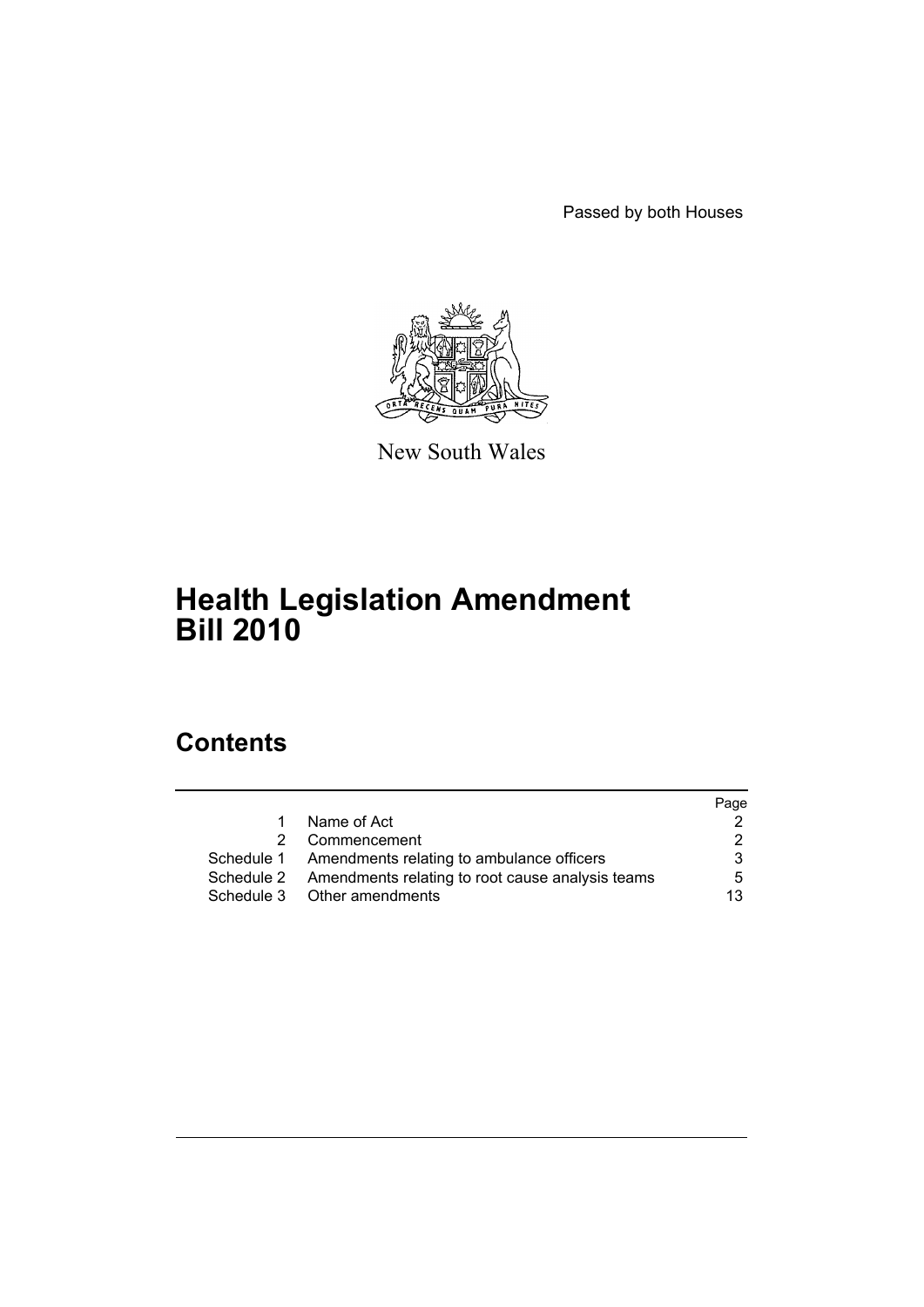*I certify that this public bill, which originated in the Legislative Assembly, has finally passed the Legislative Council and the Legislative Assembly of New South Wales.*

> *Clerk of the Legislative Assembly. Legislative Assembly, Sydney,* , 2010



New South Wales

# **Health Legislation Amendment Bill 2010**

Act No , 2010

An Act to make miscellaneous amendments to various Acts that relate to health and associated matters.

*I have examined this bill and find it to correspond in all respects with the bill as finally passed by both Houses.*

*Assistant Speaker of the Legislative Assembly.*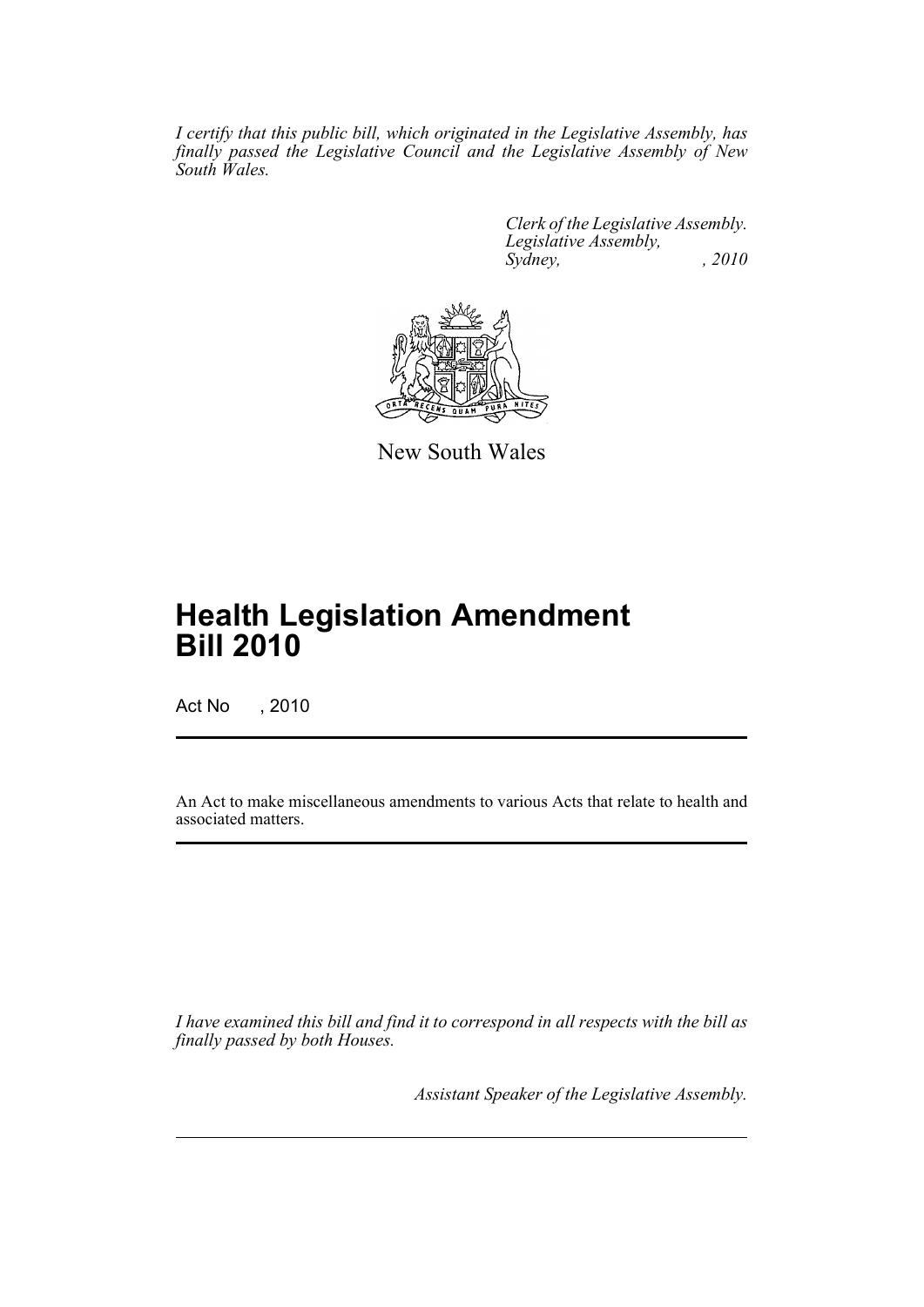# <span id="page-2-0"></span>**The Legislature of New South Wales enacts:**

### **1 Name of Act**

This Act is the *Health Legislation Amendment Act 2010*.

# <span id="page-2-1"></span>**2 Commencement**

- (1) Except as otherwise provided in this section, this Act commences on a day or days to be appointed by proclamation.
- (2) Schedule 3.2–3.4 commence on the date of assent to this Act.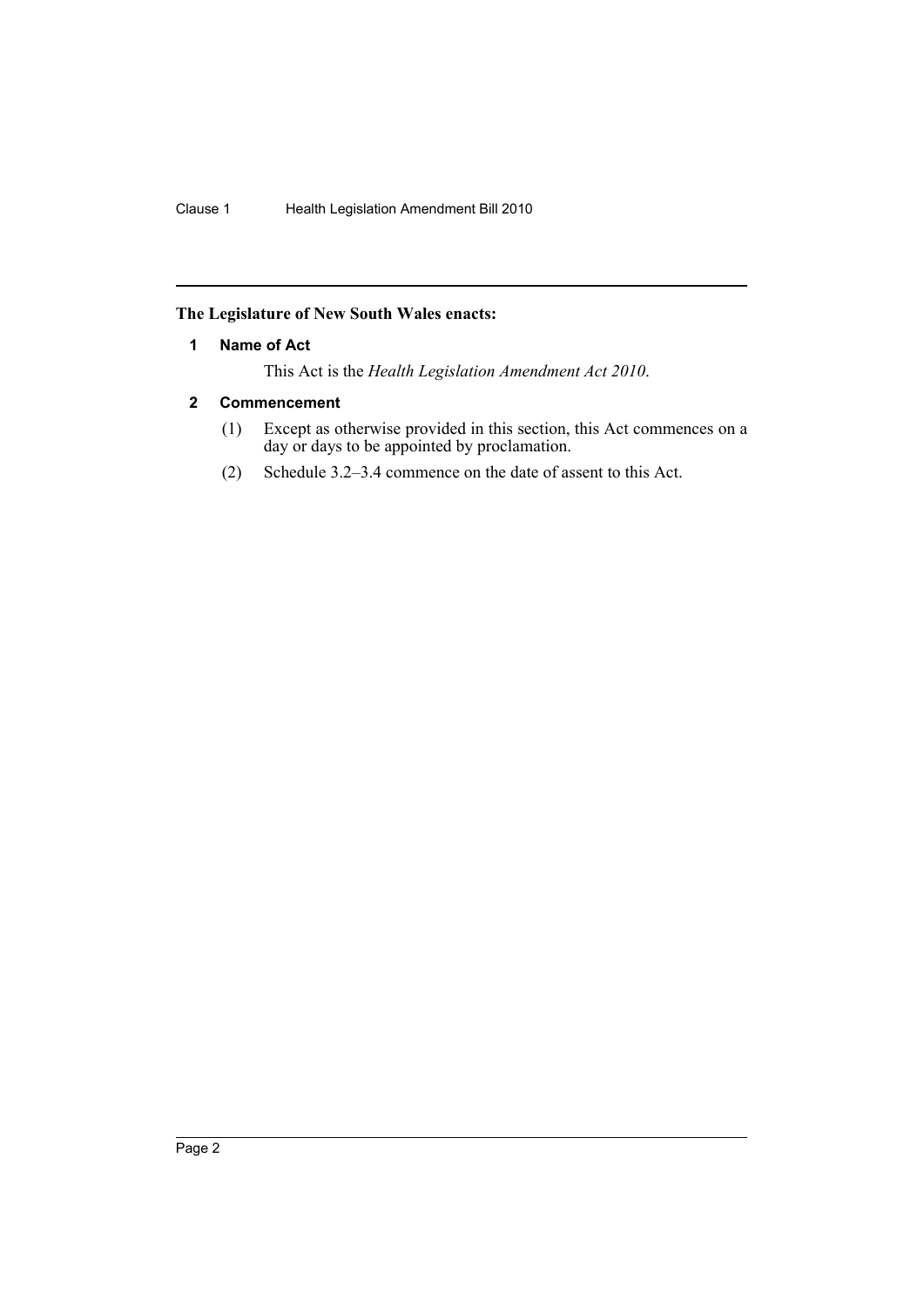Amendments relating to ambulance officers Schedule 1 Schedule 1

# <span id="page-3-0"></span>**Schedule 1 Amendments relating to ambulance officers**

# **1.1 Health Services Act 1997 No 154**

#### **[1] Section 67J**

Insert after section 67I:

## **67J Obstruction of and violence against ambulance officers**

- (1) A person must not intentionally obstruct or hinder an ambulance officer when the ambulance officer is providing or attempting to provide ambulance services to another person or persons. Maximum penalty: 50 penalty units or imprisonment for 2 years, or both.
- (2) A person must not, by an act of violence against an ambulance officer, intentionally obstruct or hinder the ambulance officer when the ambulance officer is providing or attempting to provide ambulance services to another person or persons.

Maximum penalty: Imprisonment for 5 years.

- (3) If on the trial of a person charged with an offence against subsection (2) the trier of fact is not satisfied that the offence is proven but is satisfied that the person has committed an offence against subsection (1), the trier of fact may acquit the person of the offence charged and find the person guilty of an offence against subsection (1). The person is liable to punishment accordingly.
- (4) In this section:

*ambulance officer* means a member of staff of the Ambulance Service of NSW.

*ambulance services* means the work of rendering first aid to, or transporting, sick and injured persons.

#### **[2] Section 137 Proceedings for offences**

Insert "(other than an offence under section 67J (2))" after "this Act".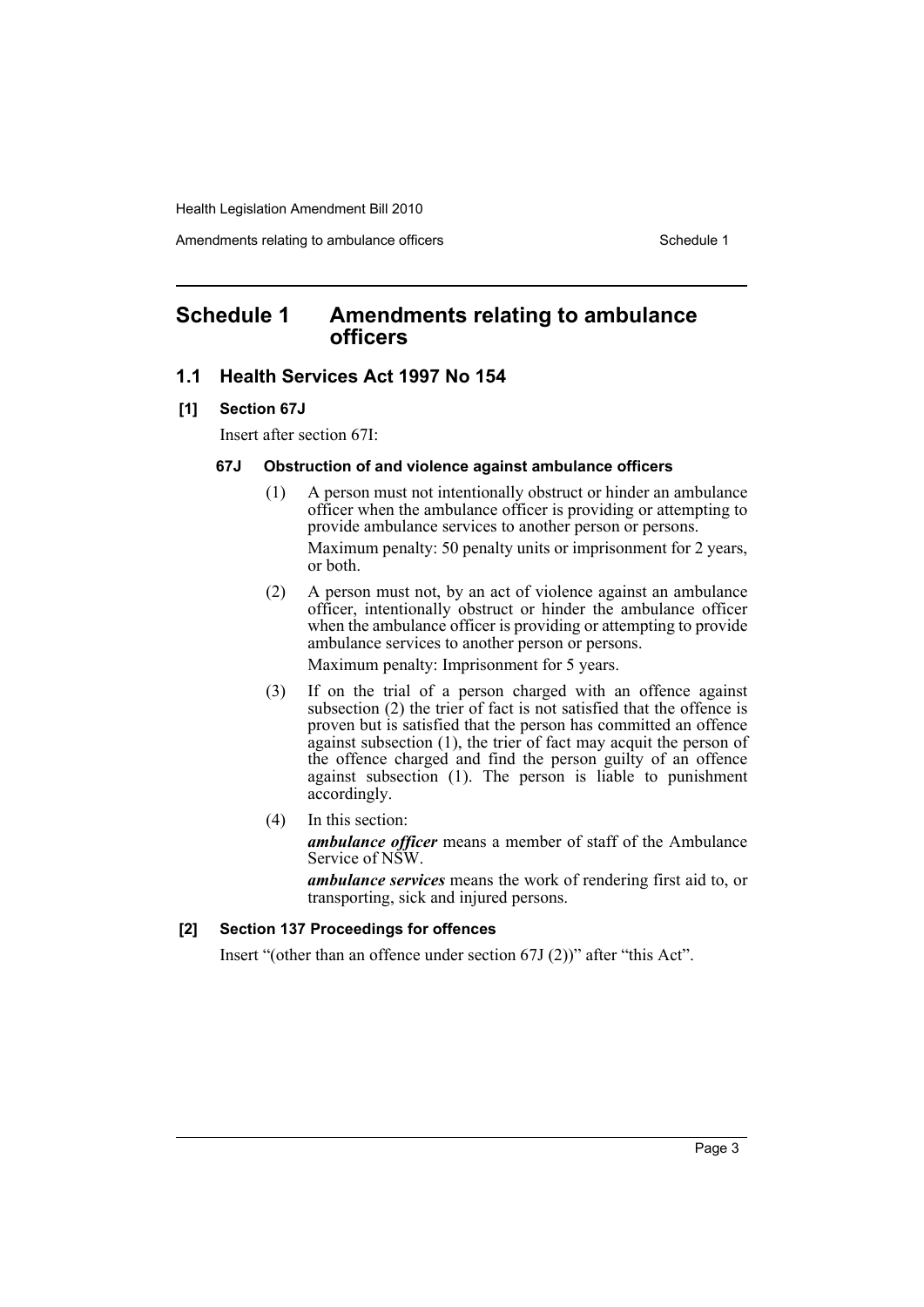Schedule 1 Amendments relating to ambulance officers

# **1.2 Criminal Procedure Act 1986 No 209**

# **Schedule 1 Indictable offences triable summarily**

Omit Parts 10 and 11 of Table 2.

Insert at the end of Table 2 with appropriate Part and clause numbering:

# **Part Offences under certain other Acts**

# **Child Protection (Offenders Registration) Act 2000**

An offence under section 17 or 18 of the *Child Protection (Offenders Registration) Act 2000*.

# **Health Services Act 1997**

An offence under section 67J (2) of the *Health Services Act 1997*.

# **Surveillance Devices Act 2007**

An offence under Part 2 or 5 (other than section 40 (2)) of the *Surveillance Devices Act 2007*.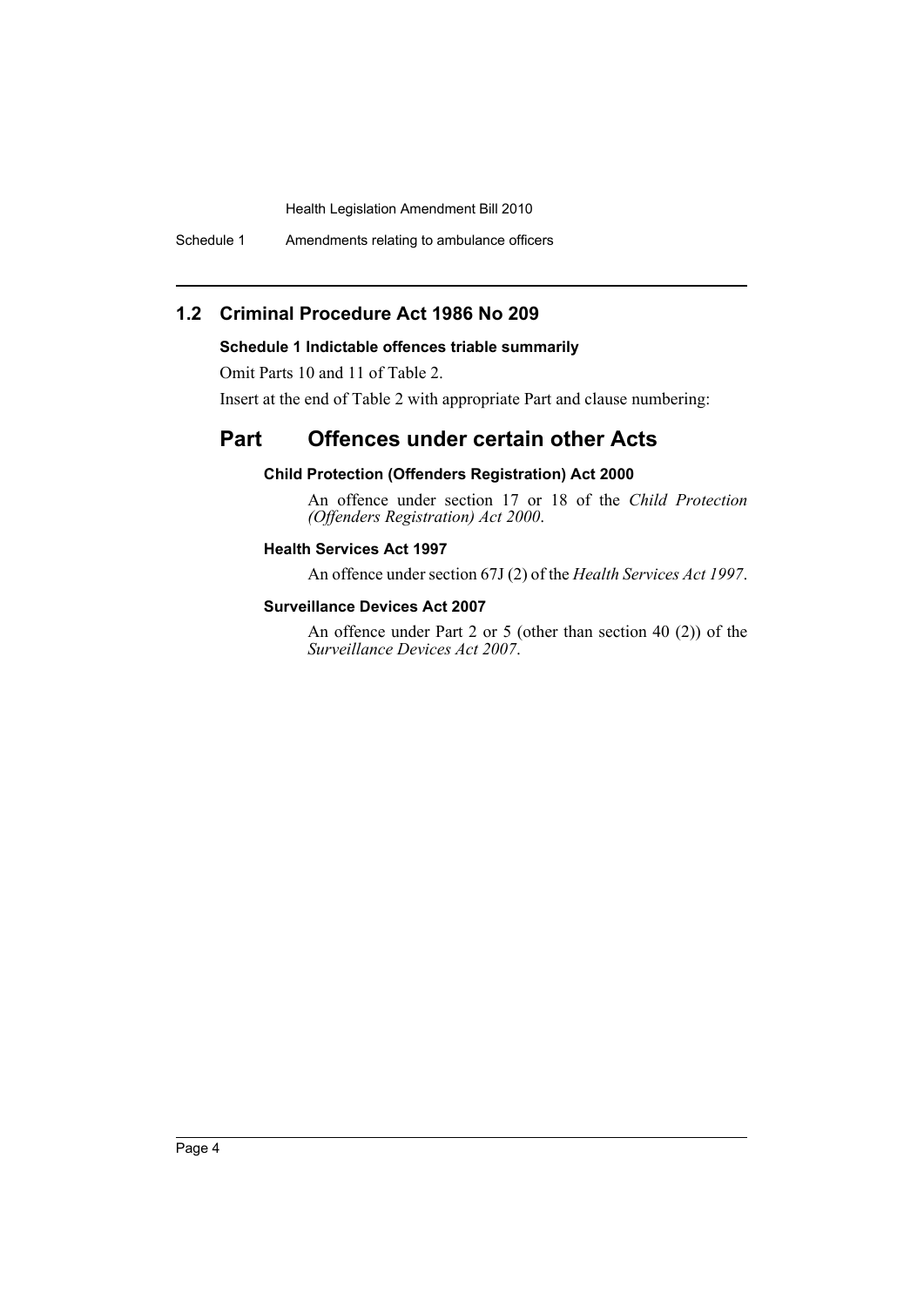Amendments relating to root cause analysis teams Schedule 2

# <span id="page-5-0"></span>**Schedule 2 Amendments relating to root cause analysis teams**

# **2.1 Health Administration Act 1982 No 135**

#### **[1] Section 20M Appointment of RCA teams to deal with incidents**

Insert after section 20M (1):

(1A) When an incident involving the provision of health services by a relevant health services organisation (other than a reportable incident) is reported to the chief executive officer of the organisation, the organisation may appoint a root cause analysis team in relation to the incident if the chief executive officer is of the opinion that the incident may be the result of a serious systemic problem that justifies the appointment of such a team.

### **[2] Sections 20M (2) and (3) and 20O (1), (2) and (3) (a) and (b)**

Omit "reportable" wherever occurring.

#### **[3] Section 20N Restrictions on RCA teams**

Omit section 20N (3). Insert instead:

(3) A member of a RCA team is to act in a fair and reasonable manner in the exercise of his or her functions as such a member.

#### **[4] Section 20O Responsibilities of RCA team in relation to incident**

Insert after section 20O (2):

- (2A) A notification under subsection (1) or (2) is to disclose the identity of the person to whom the notification relates (regardless of whether the person consents to the disclosure) and specify whether the notification relates to:
	- (a) professional misconduct, unsatisfactory professional conduct or unsatisfactory professional performance by the person, or
	- (b) the person suffering from an impairment.
- (2B) A RCA team may notify in writing the relevant health services organisation by which it was appointed if the RCA team is of the opinion that the incident that it is considering raises matters that indicate a problem giving rise to a risk of serious and imminent harm to a person.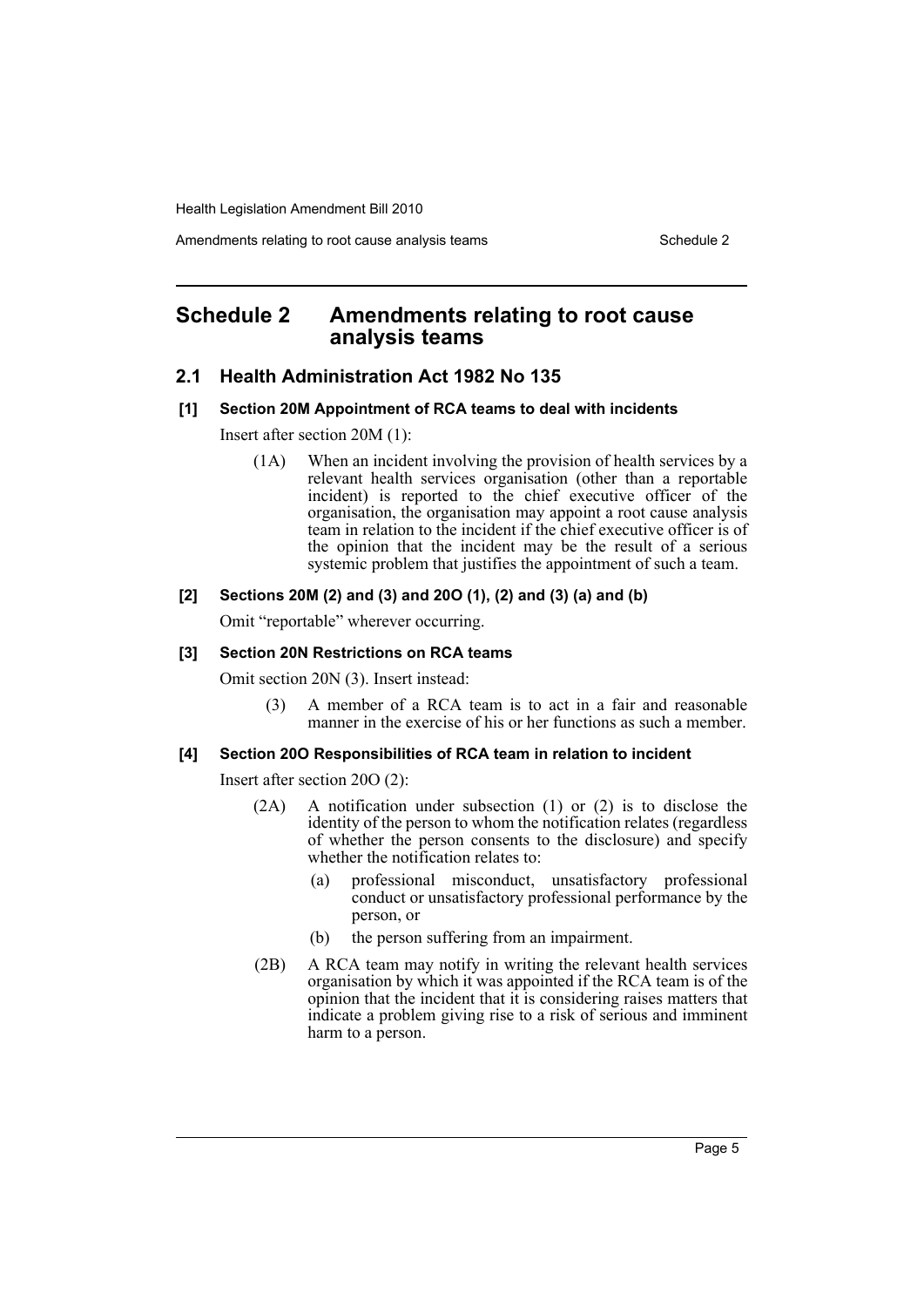Schedule 2 Amendments relating to root cause analysis teams

#### **[5] Sections 20O (3) and 20T (f)**

Omit "a reportable incident" wherever occurring. Insert instead "an incident".

#### **[6] Section 20O (3) (c)**

Omit the paragraph. Insert instead:

(c) if the RCA team has any recommendations as to the need for changes or improvements in relation to a procedure or practice arising out of the incident—those recommendations.

#### **[7] Section 20O (3A)**

Insert after section 20O (3):

(3A) Subject to section 20R, the contents of a report of a RCA team under subsection (3) may be disclosed to any person and used for any purpose.

#### **[8] Section 20O (4)**

Insert in alphabetical order:

*impairment* has the same meaning it has in the *Health Practitioner Regulation National Law (NSW)*.

*professional misconduct* and *unsatisfactory professional conduct* have the same meanings that they have in Part 8 of the *Health Practitioner Regulation National Law (NSW)*.

*unsatisfactory professional performance* means professional performance that is unsatisfactory within the meaning of Division 5 of Part 8 of the *Health Practitioner Regulation National Law (NSW)*.

#### **[9] Section 20P Disclosure of information**

Omit "report prepared by a RCA team under section 20O (3)" from section  $20P(c)$ .

Insert instead "notification or report under section 20O".

#### **[10] Section 20Q Information not to be given in evidence**

Omit section 20Q (1). Insert instead:

(1) A person is neither competent nor compellable to produce any document or disclose any communication to a court, tribunal, board, person or body if the document was prepared, or the communication was made, for the dominant purpose of the conduct of an investigation by a RCA team.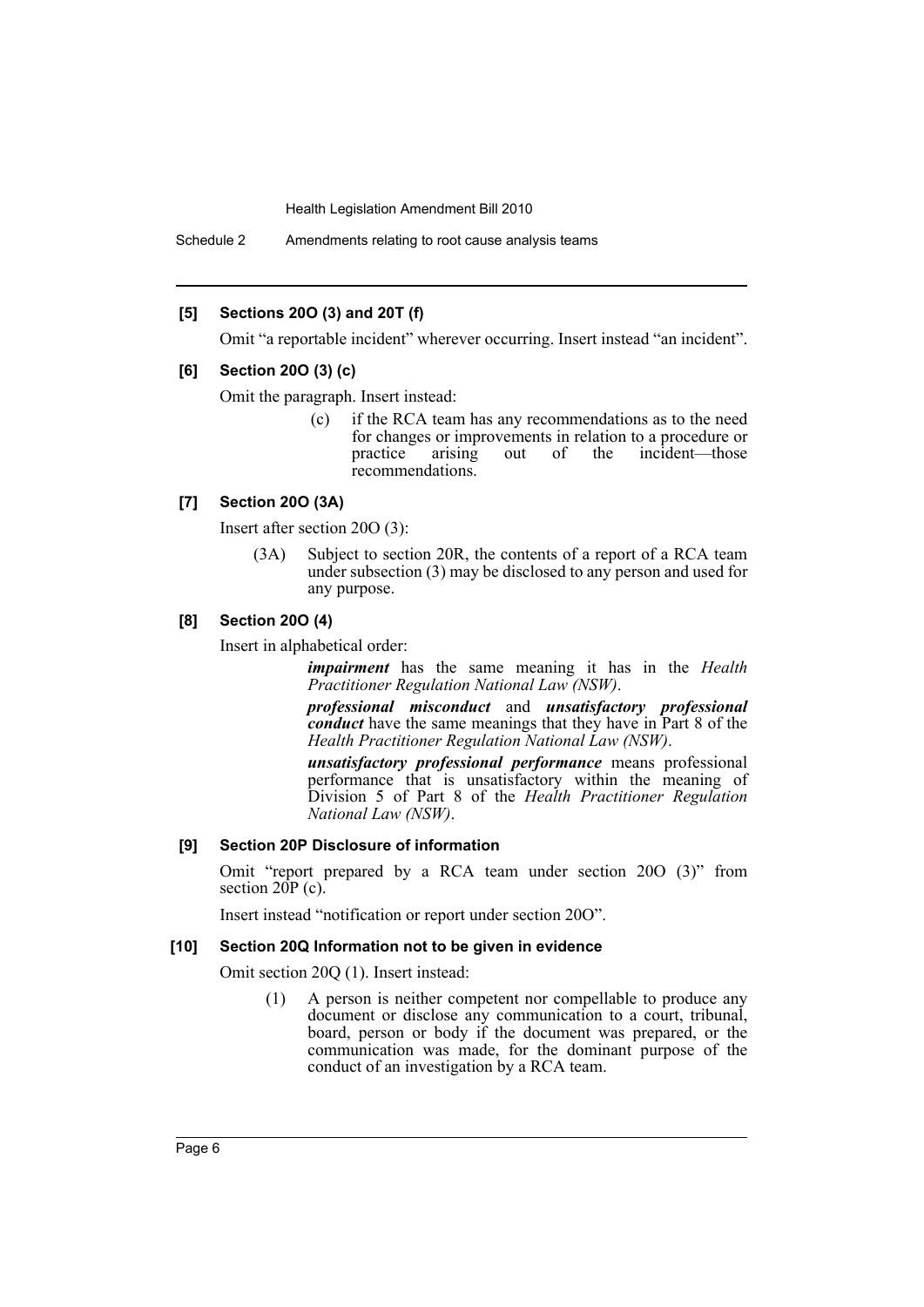Amendments relating to root cause analysis teams Schedule 2

# **[11] Section 20Q (3)**

Insert after section 20Q (2):

(3) Subsection (1) does not apply to a requirement made by a person or body who has been approved by the Director-General to carry out a review or audit of an investigation conducted by a RCA team.

# **[12] Section 20R**

Omit the section. Insert instead:

# **20R Notifications and reports not to be admitted in evidence**

- (1) Evidence as to the contents of a notification or report of a RCA team under section 20O cannot be adduced or admitted in any proceedings.
- (2) Subsection (1) does not apply to proceedings in respect of any act or omission by a RCA team or by a member of a RCA team as a member.

# **[13] Section 20T Regulations concerning RCA teams**

Insert after section 20T (f):

(g) the conduct of reviews or audits of investigations conducted by RCA teams.

# **[14] Section 20U Review of Division**

Omit the section.

# **[15] Schedule 2 Savings, transitional and other provisions**

Insert at the end of clause 13 (1):

*Health Legislation Amendment Act 2010* (but only to the extent that it amends this Act)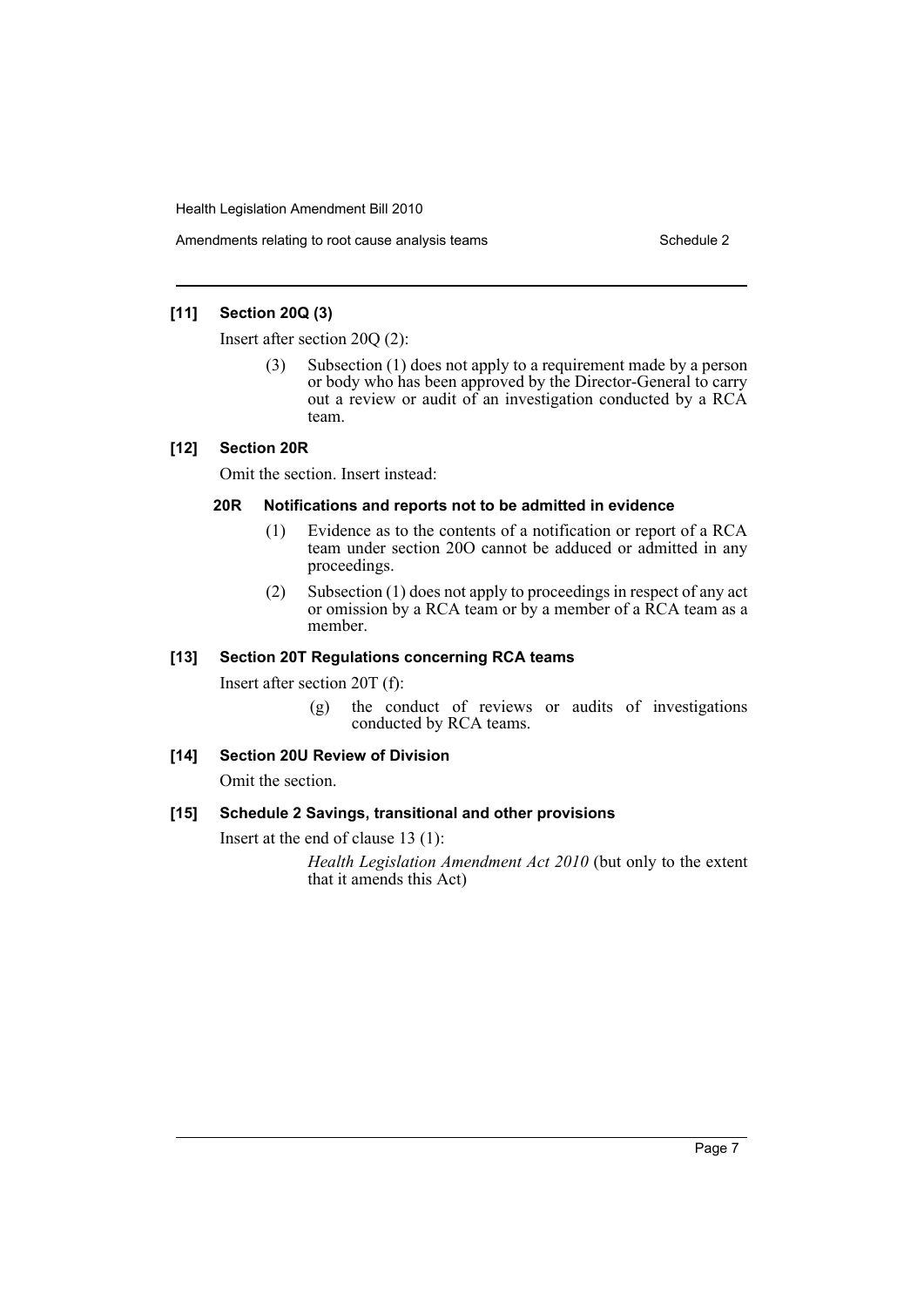Schedule 2 Amendments relating to root cause analysis teams

# **[16] Schedule 2, Part 3**

Insert after Part 2:

# **Part 3 Provisions consequent on enactment of Health Legislation Amendment Act 2010**

### **15 Definition**

In this Part:

*amending Act* means the *Health Legislation Amendment Act 2010*.

#### **16 Appointment of RCA teams**

Section 20M (1A), as inserted by the amending Act, does not extend to an incident that was reported to the chief executive officer of a relevant health services organisation before the commencement of that subsection.

#### **17 RCA team not required to make recommendations**

Section 20O (3) (c), as substituted by the amending Act, extends to an investigation commenced before that substitution.

#### **18 Information not to be given in evidence**

Section 20O (1), as substituted by the amending Act, extends to:

- (a) a document that was prepared or a communication that was made before that substitution, and
- (b) proceedings that are pending on that substitution.

#### **19 Notifications and reports not to be admitted in evidence**

Section 20R, as substituted by the amending Act, extends to:

- (a) a notification that was given or a report that was prepared before that substitution, and
- (b) proceedings that are pending on that substitution.

# **2.2 Private Health Facilities Act 2007 No 9**

#### **[1] Section 42 Appointment of root cause analysis teams to deal with incidents**

Insert after section 42 (1):

(1A) When an incident involving the provision of health services by a private health facility (other than a reportable incident) is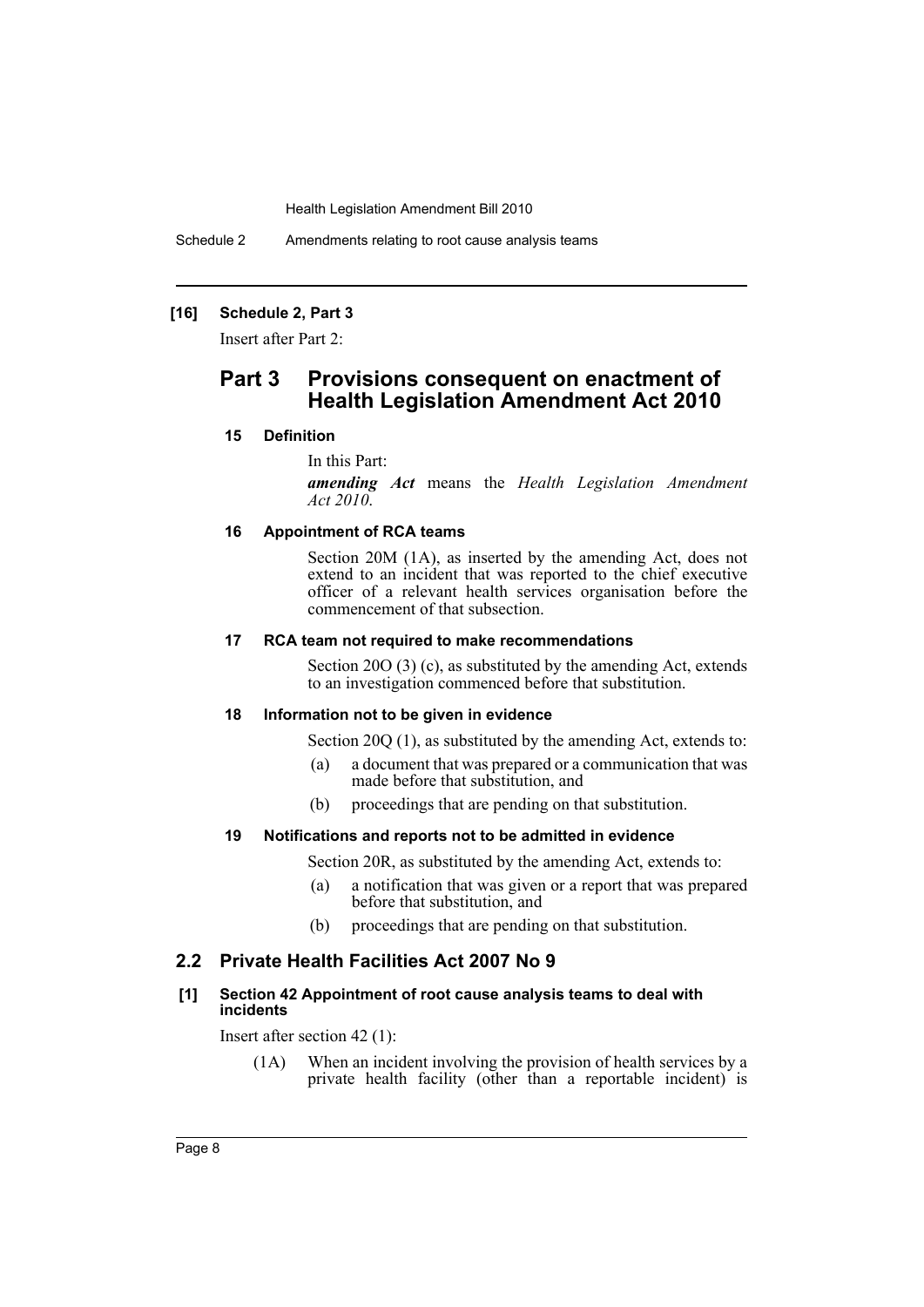Amendments relating to root cause analysis teams Schedule 2

reported to the licensee of the facility, the licensee may appoint a root cause analysis team in relation to the incident if the licensee is of the opinion that the incident may be the result of a serious systemic problem that justifies the appointment of such a team.

### **[2] Sections 42 (2) and (3) and 44 (1), (2) and (3) (a) and (b)**

Omit "reportable" wherever occurring.

#### **[3] Section 43 Restrictions on root cause analysis teams**

Omit section 43 (3). Insert instead:

(3) A member of a root cause analysis team is to act in a fair and reasonable manner in the exercise of his or her functions as such a member.

#### **[4] Section 44 Responsibilities of root cause analysis team in relation to incident**

Insert after section 44 (2):

- (2A) A notification under subsection (1) or (2) is to disclose the identity of the person to whom the notification relates (regardless of whether the person consents to the disclosure) and specify whether the notification relates to:
	- (a) professional misconduct, unsatisfactory professional conduct or unsatisfactory professional performance by the person, or
	- (b) the person suffering from an impairment.
- (2B) A root cause analysis team may notify in writing the licensee and the chair of the medical advisory committee for the relevant facility if the team is of the opinion that the incident that it is considering raises matters that indicate a problem giving rise to a risk of serious and imminent harm to a person.

# **[5] Section 44 (3)**

Omit "a reportable incident". Insert instead "an incident".

# **[6] Section 44 (3) (c)**

Omit the paragraph. Insert instead:

(c) if the team has any recommendations as to the need for changes or improvements in relation to a procedure or practice arising out of the incident—those out of the incident—those recommendations.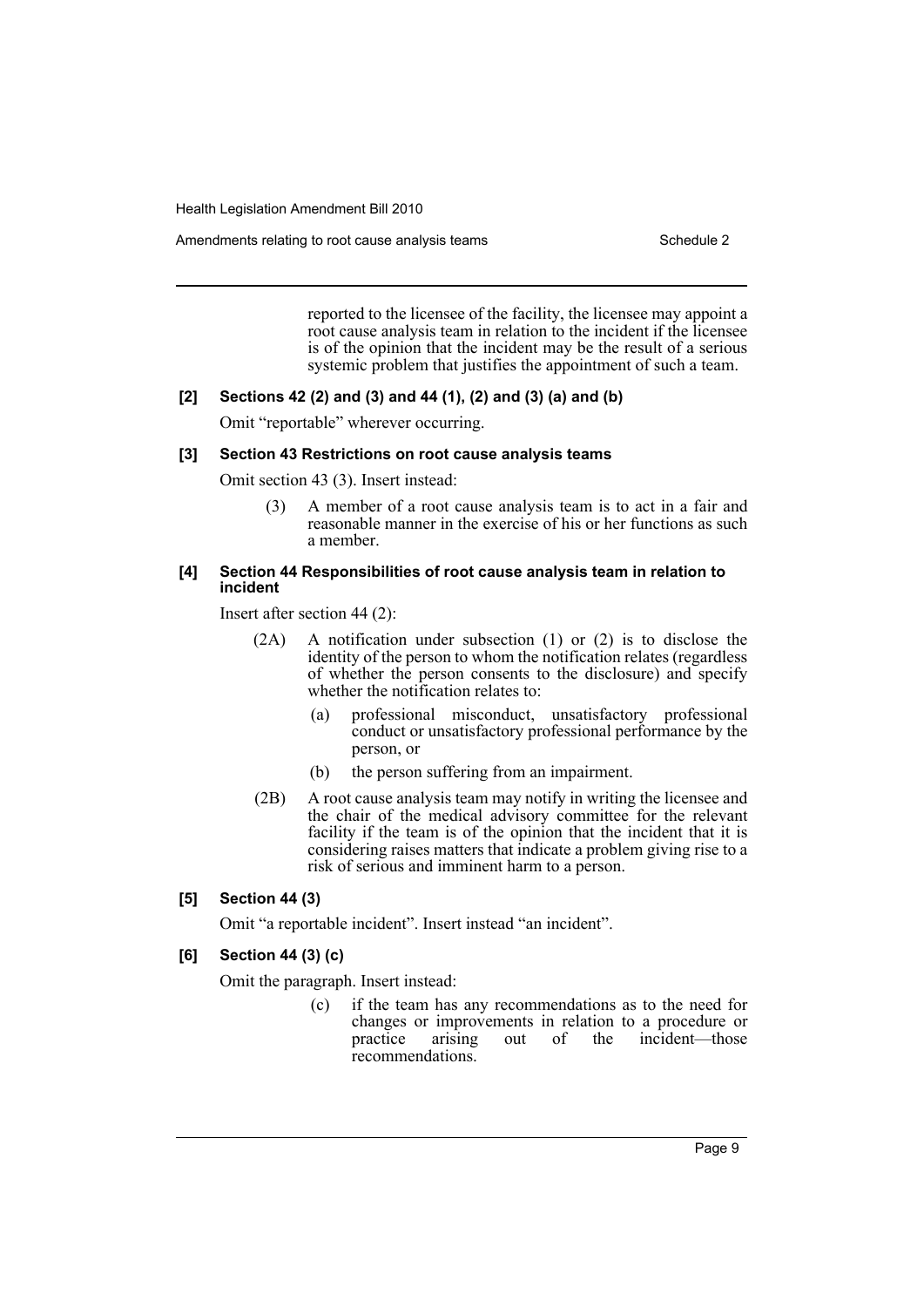Schedule 2 Amendments relating to root cause analysis teams

## **[7] Section 44 (3A)**

Insert after section 44 (3):

(3A) Subject to section 47, the contents of a report of a root cause analysis team under subsection (3) may be disclosed to any person and used for any purpose.

#### **[8] Section 44 (6)**

Insert after section 44 (5):

(6) In this section:

*impairment* has the same meaning it has in the *Health Practitioner Regulation National Law (NSW)*.

*professional misconduct* and *unsatisfactory professional conduct* have the same meanings that they have in Part 8 of the *Health Practitioner Regulation National Law (NSW)*.

*unsatisfactory professional performance* means professional performance that is unsatisfactory within the meaning of Division 5 of Part 8 of the *Health Practitioner Regulation National Law (NSW)*.

#### **[9] Section 45 Disclosure of information**

Omit "report prepared by a team under section 44 (3)" from section 45 (c).

Insert instead "notification or report under section 44".

#### **[10] Section 46 Information not to be given in evidence**

Omit section 46 (1). Insert instead:

(1) A person is neither competent nor compellable to produce any document or disclose any communication to a court, tribunal, board, person or body if the document was prepared, or the communication was made, for the dominant purpose of the conduct of an investigation by a root cause analysis team.

# **[11] Section 46 (3)**

Insert after section 46 (2):

(3) Subsection (1) does not apply to a requirement made by a person or body who has been approved by the Director-General to carry out a review or audit of an investigation conducted by a root cause analysis team.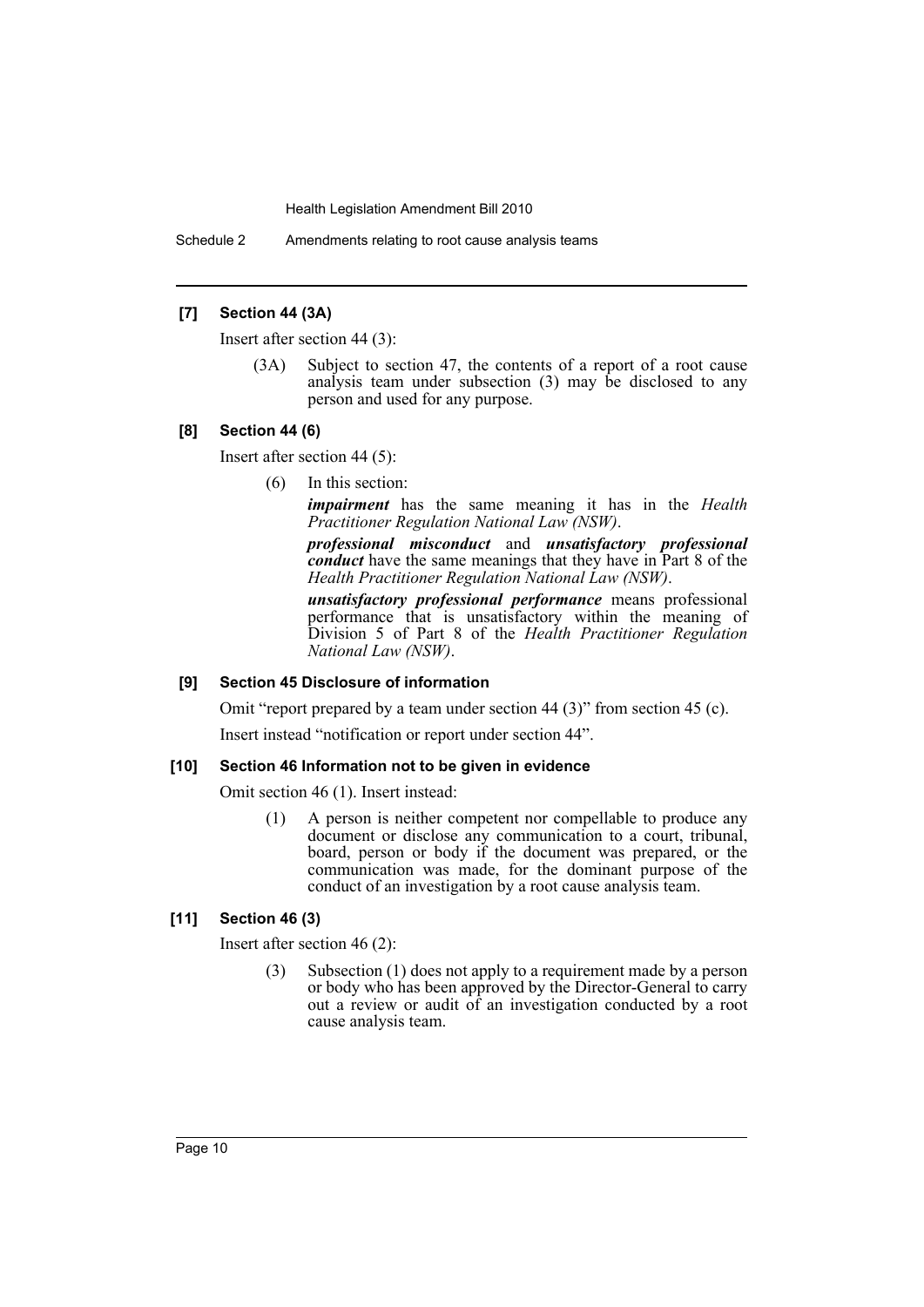Amendments relating to root cause analysis teams Schedule 2

## **[12] Section 47**

Omit the section. Insert instead:

#### **47 Notifications and reports not to be admitted in evidence**

- (1) Evidence as to the contents of a notification or report of a root cause analysis team under section 44 cannot be adduced or admitted in any proceedings.
- (2) Subsection (1) does not apply to proceedings in respect of any act or omission by a root cause analysis team or by a member of a root cause analysis team as a member.

# **[13] Section 49 Regulations concerning root cause analysis teams**

Insert after section 49 (e):

(f) the conduct of reviews or audits of investigations conducted by root cause analysis teams.

# **[14] Schedule 4 Savings, transitional and other provisions**

Insert at the end of clause 1 (1):

*Health Legislation Amendment Act 2010* (but only to the extent that it amends this Act)

# **[15] Schedule 4, Part 3**

Insert after Part 2:

# **Part 3 Provisions consequent on enactment of Health Legislation Amendment Act 2010**

# **21 Definition**

In this Part:

*amending Act* means the *Health Legislation Amendment Act 2010*.

# **22 Appointment of root cause analysis teams**

Section 42 (1A), as inserted by the amending Act, does not extend to an incident that was reported to the licensee of a private health facility before the commencement of that subsection.

# **23 Root cause analysis team not required to make recommendations**

Section 44 (3) (c), as substituted by the amending Act, extends to an investigation commenced before that substitution.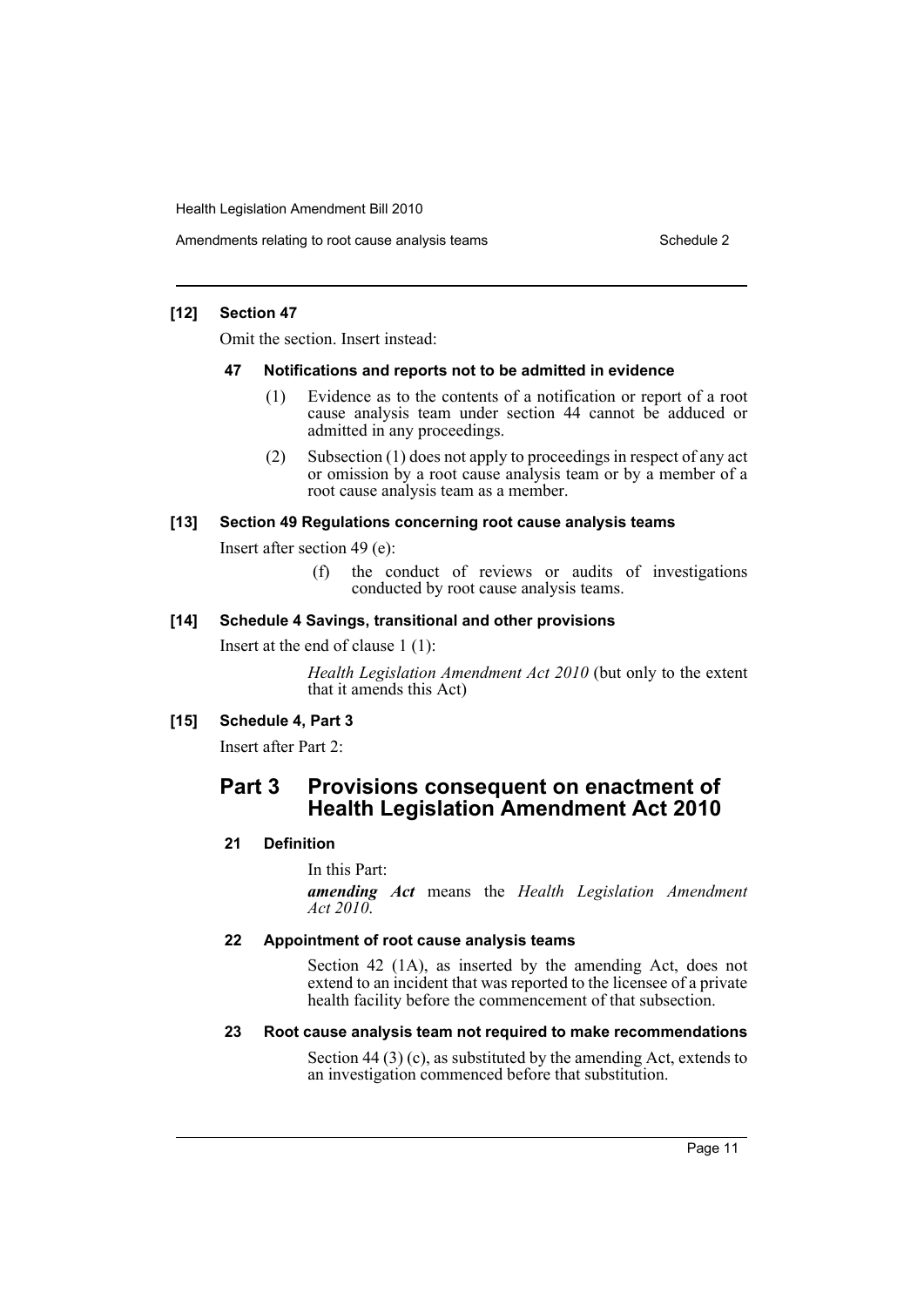Schedule 2 Amendments relating to root cause analysis teams

## **24 Information not to be given in evidence**

Section 46 (1), as substituted by the amending Act, extends to:

- (a) a document that was prepared or a communication that was made before that substitution, and
- (b) proceedings that are pending on that substitution.

# **25 Notifications and reports not to be admitted in evidence**

Section 47, as substituted by the amending Act, extends to:

- (a) a notification that was given or a report that was prepared before that substitution, and
- (b) proceedings that are pending on that substitution.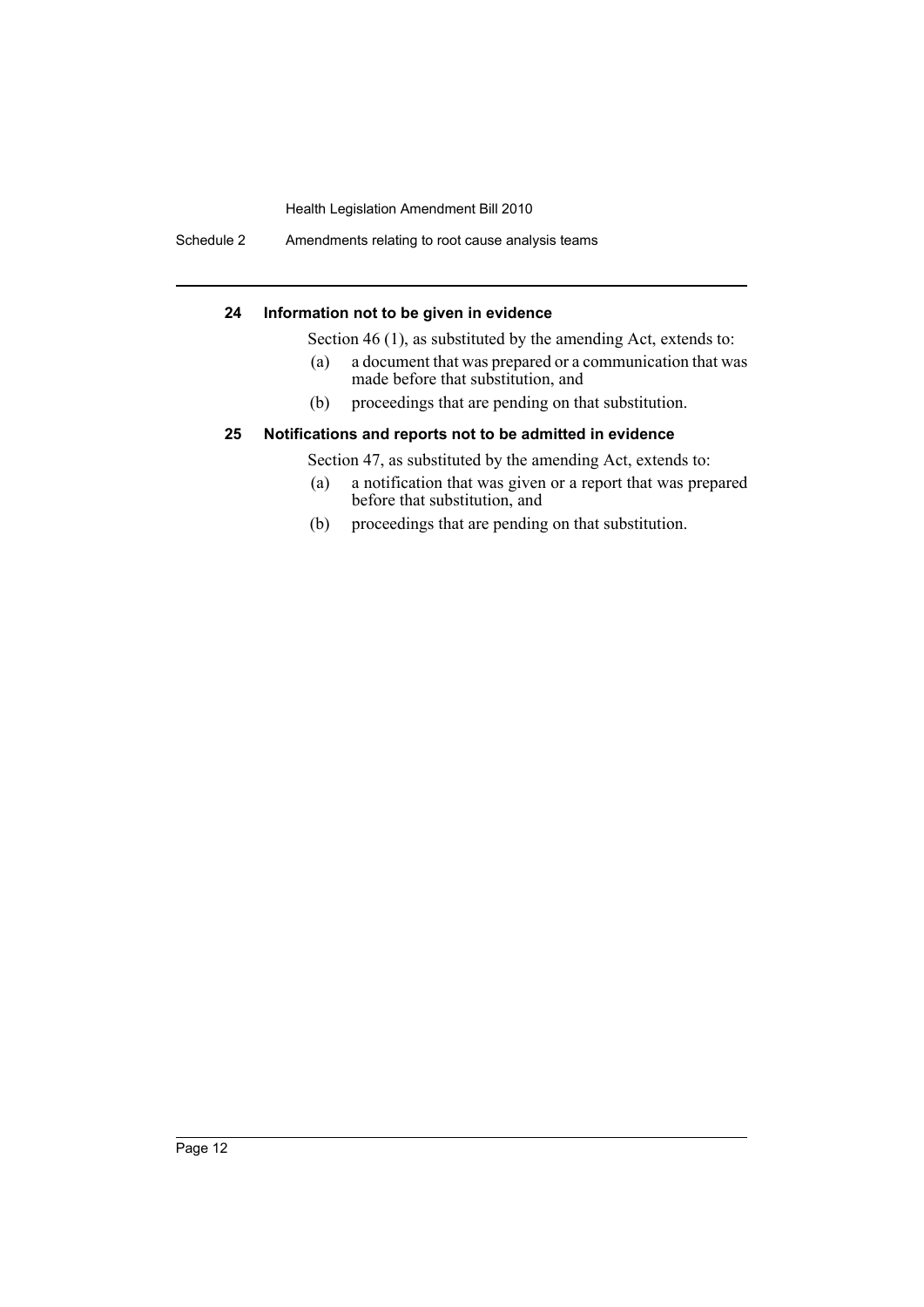Other amendments **Schedule 3** Schedule 3

# <span id="page-13-0"></span>**Schedule 3 Other amendments**

## **3.1 Assisted Reproductive Technology Act 2007 No 69**

#### **[1] Schedule 1 Savings, transitional and other provisions**

Insert after clause 4 (3):

- (3A) The Director-General may, on receipt of an application under this clause, direct an ART provider in writing to provide such information as the Director-General may require to enable the Director-General to identify:
	- (a) in the case of an application by a donor of a gamete—any offspring of the donor born as a result of ART treatment using the donated gamete, and
	- (b) in the case of an application by a person who was born as a result of ART treatment using a donated gamete—the donor of the gamete.
- (3B) An ART provider must comply with any such direction of the Director-General.

#### **[2] Schedule 1, clause 4 (4)**

Insert "or (3A)" after "subclause (2)".

# **[3] Schedule 1, clause 4 (5)**

Insert after clause 4 (4):

- (5) The Director-General must not disclose information provided under subclause (3A) that identifies a person unless the person:
	- (a) is an adult, and
	- (b) has made an application under this clause or has provided written consent to the disclosure.

# **3.2 Guardianship Act 1987 No 257**

#### **Section 34 Application of Part**

Insert "or the *Mental Health (Forensic Provisions) Act 1990*" after "*Mental Health Act 2007*" wherever occurring in section 34 (2).

# **3.3 Health Administration Act 1982 No 135**

#### **Section 4 Definitions**

Insert "or the Director-General" after "Minister" in section 4 (1A).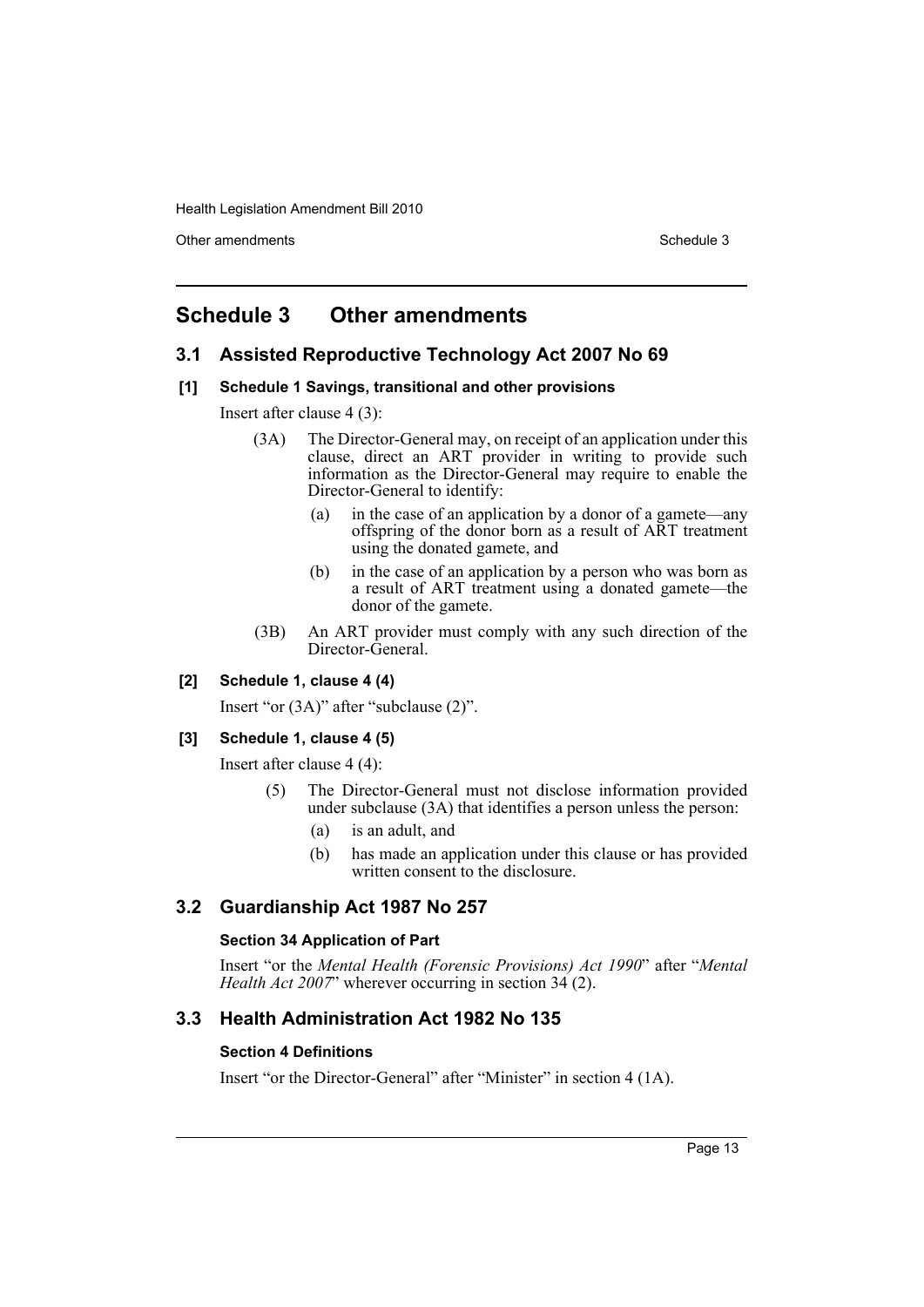Schedule 3 Other amendments

# **3.4 Health Services Act 1997 No 154**

#### **[1] Section 40 Delegations by area health service**

Omit section 40 (1) including the note. Insert instead:

- (1) An area health service may delegate any of its functions (other than a function set out in subsection  $(1A)$  to:
	- (a) any member of the NSW Health Service, or
	- (b) a visiting practitioner, council or committee appointed by the area health service, or
	- (c) a body appointed by the Minister or Director-General under this or any other Act, or
	- (d) a person or body of a class prescribed by the regulations. **Note.** Section 49 of the *Interpretation Act 1987* contains general provisions relating to the delegation of functions.
- (1A) An area health service cannot delegate:
	- (a) its power of delegation under this section, or
	- (b) its functions under section 31 (2), or
	- (c) the power to make by-laws.

#### **[2] Section 53A**

Insert before section 53:

#### **53A Combined management or assistance in management of public hospitals, health institutions, health services or health support services**

- (1) Any two or more statutory health corporations may, by agreement, jointly control and manage any public hospital, health institution, health service or health support service.
- (2) A statutory health corporation may, by agreement, manage any public hospital, health institution, health service or health support service under the control of another statutory health corporation, or assist in that management, for and on behalf of that other statutory health corporation.
- (3) A statutory health corporation must not enter into an agreement under this section without the approval of the Minister.
- (4) A public hospital, health institution, health service or health support service is not, for the purposes of this or any other Act, to be regarded as being under the control of a statutory health corporation because the statutory health corporation manages, or assists in the management of, the public hospital, health